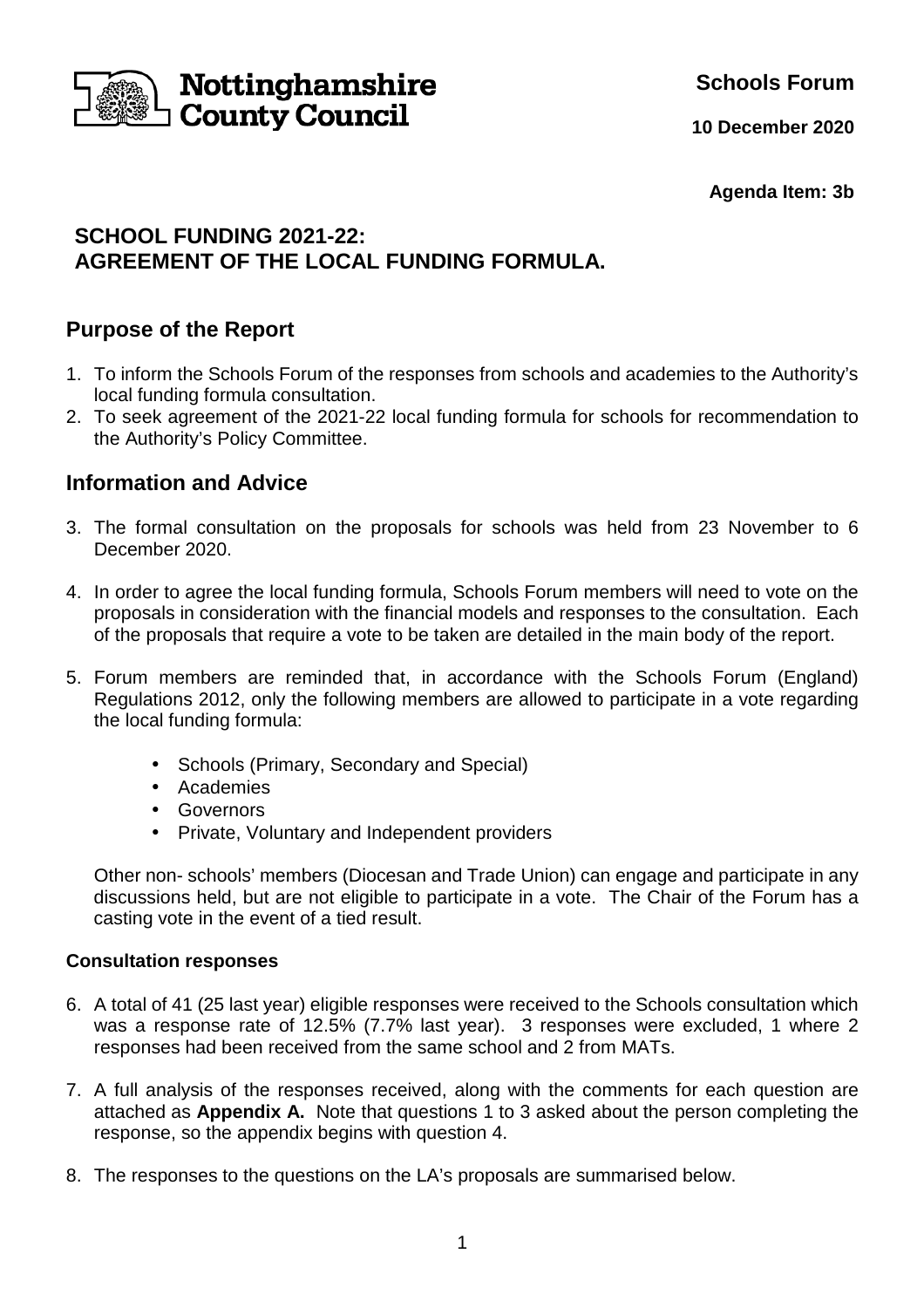### **Consultation Proposals**

- 9. All proposals requiring a decision for 2021-22 are outlined in paragraphs 13 to 23 below.
- 10. Prior to each proposal reference will be made to the consultation responses and comments received at **Appendix A** for consideration by the Forum.

#### **Schools Local Funding Formula**

- 11. Question 4 was to mirror the 2021-22 increases in the national funding formula (NFF) unit values in the local funding formula (LFF).
- 12. The majority of respondents, 95%, were in agreement with this proposal.

A vote is required on the following proposal by **School, Academy, Governor, & PVI members**.

#### **Question 4**

In order to continue with the principle to mirror the NFF as far as possible the local authority would need to increase the unit values for each factor as detailed in Appendix 1.

Are you in agreement with this proposal?

- 13. The following two questions regarding the MFG and Gains Cap were included to address an anticipated shortfall in the 2021-22 Schools Block funding allocation due to an expected increase in the number of children eligible for benefits related free school meals (FSM) between the October 2019 and October 2020 census points. We have estimated an increase of approximately 26% (4,335 pupils @ £461.27 per pupil) which may cost up to £2.0m and this is the basis of the three financial models.
- 14. The issue we have is that the funding for the additional FSM pupil numbers will not be reflected in the LA Schools Block funding allocation for 2021-22. The per pupil units of funding which determine our funding allocation, have already been set and the ESFA does not have any plans to update them. This issue has been raised with the ESFA and in other forums.
- 15. The consultation proposals are to continue to move the LFF towards the NFF whilst retaining some flexibility to address any funding shortfall by reintroducing a gains cap and having a flexible MFG. Three financial models were provided to show the impact of the MFG on the gains cap, in effect the higher the MFG percentage the lower the gains cap needs to be to fund it.
- 16. Question 5 was to set a positive MFG between +0.5% +2.00% in order to maintain some flexibility to address the anticipated funding shortfall. Setting a positive MFG ensures that every school receives a minimum increase against their 2020-21 pupil led baseline, this is referred to as the funding floor.
- 17. The majority of respondents were in agreement with the proposal and the comments were to set it at a similar level to this year i.e. 1.84% or increase it.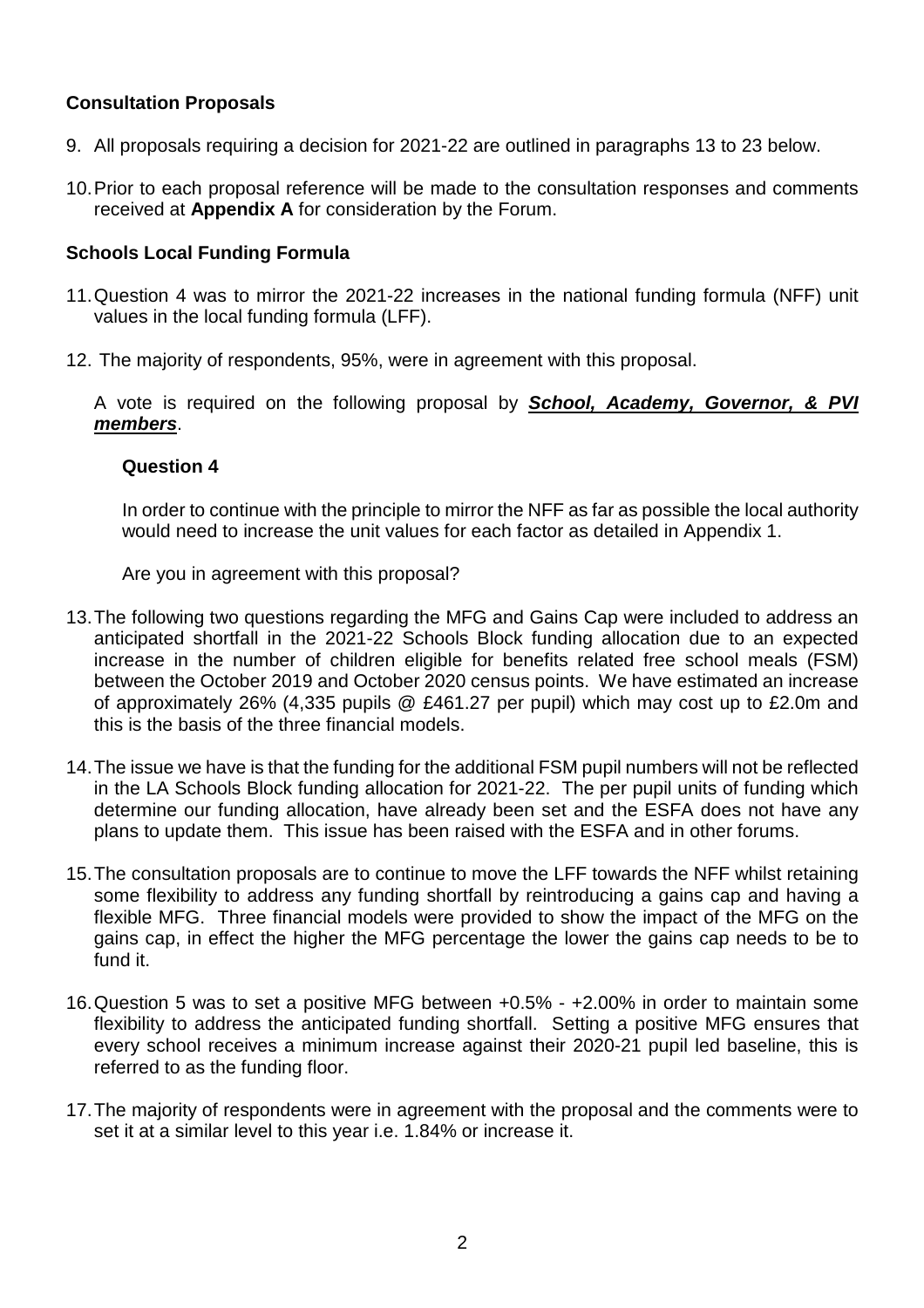A vote is required on the following proposals by **School, Academy, Governor, & PVI members**.

### **Question 5**

The current MFG is set at 1.84% to allow schools to receive a minimum increase above their 2019-20 baseline. For 2021-22 the local authority would need to set the MFG at between  $+0.5\%$  and  $+2.00\%$  (subject to affordability). In consideration with Models 1 – 3 (Appendix 2) which illustrate the impact of an MFG at 0.5%, 1.00% and 2.00%.

Are you in agreement with this proposal?

- 18. Question 6 was to reintroduce a gains cap to ensure that the formula is affordable for 2021- 22. Any cap does not impact on gains received by schools through the MPP protection nor does it impact on the additional allocations for Teacher Pay and Pensions grant.
- 19. There was a mixed response to this question with 66% in favour and 32% against. Comments were around the underfunding of schools and the need for gains to be allocated as intended.

#### **Question 6**

In order to make the formula affordable a gains cap may be required for 2021-22. In consideration with Models  $1 - 3$  (Appendix 2) which illustrate the impact of a gains cap set at 2.80%, 2.75% and 2.6%.

Are you in agreement with this proposal?

20. The Forum are reminded that the final unit values will be based on affordability once the actual 2021-22 DSG funding settlement is announced by the ESFA. The Forum are asked to give the LA a steer as to the financial model which, in their view, would provide a broad benefit to most schools who were due to see a year on year increase in their funding under the NFF. The Authority will then aim to implement the recommendations as far as possible.

De-delegation of funding for maintained primary and secondary schools

- 21. As outlined in the consultation document, there are a limited list of services that the local authority can continue to operate centrally for maintained schools only. The consultation responses showed that the majority of respondents felt that the services listed should be centrally operated. However, the final decision is made by the members of the Forum who represent the maintained primary and secondary sector. As de-delegation decisions can differ between the sectors, separate votes will need to take place.
- 22. A vote is required by **maintained primary school and governor members** on the following:

#### **Question 7**

As a representative of a maintained primary school, do you agree to the de-delegation of the following in 2021-22?

- Free school meals eligibility assessment?
- Support to underperforming ethnic minority groups and bilingual learners?
- Contingency for crisis communications?